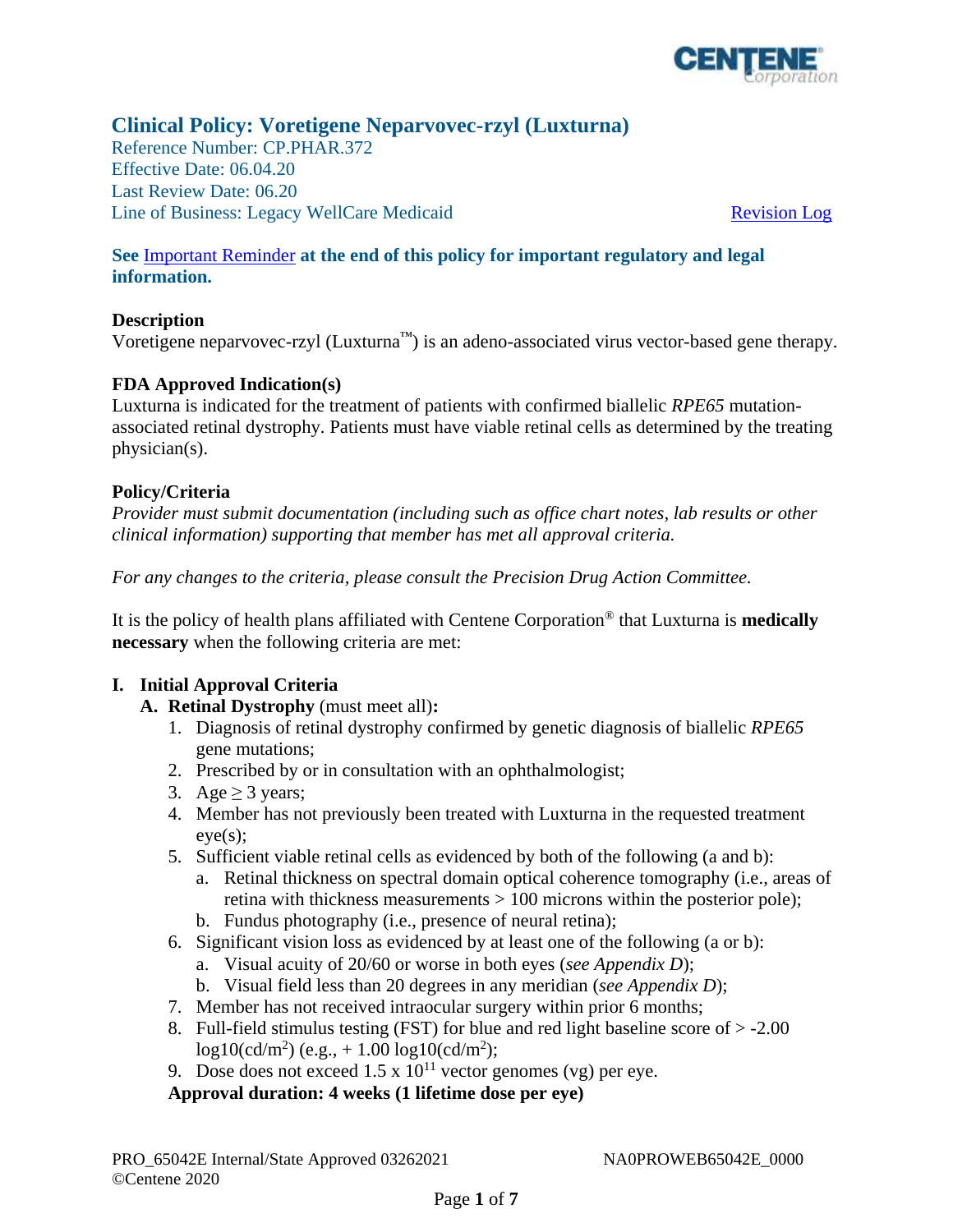

## **B. Other diagnoses/indications**

1. Refer to the off-label use policy for the relevant line of business if diagnosis is NOT specifically listed under section III (Diagnoses/Indications for which coverage is NOT authorized): CP.CPA.09 for commercial and CP.PMN.53 for Medicaid and HIM-Medical Benefit.

## **II. Continued Therapy**

- **A. Retinal Dystrophy** (must meet all)**:** 
	- 1. Currently receiving medication via Centene/Wellcare benefit or member has previously met initial approval criteria;
	- 2. Greater than 6 days but no more than 18 days have passed since treatment of the first eye;
	- 3. Request is not for a repeat treatment of a previously treated eye (*see Appendix D*);
	- 4. Dose does not exceed  $1.5 \times 10^{11}$  vg per eye.

## **Approval duration: 4 weeks (1 lifetime dose per eye)**

## **B. Other diagnoses/indications**

1. Refer to the off-label use policy for the relevant line of business if diagnosis is NOT specifically listed under section III (Diagnoses/Indications for which coverage is NOT authorized): CP.CPA.09 for commercial and CP.PMN.53 for Medicaid and HIM-Medical Benefit.

## **III.Diagnoses/Indications for which coverage is NOT authorized:**

**A.** Non-FDA approved indications, which are not addressed in this policy, unless there is sufficient documentation of efficacy and safety according to the off label use policies – CP.CPA.09 for commercial and CP.PMN.53 for Medicaid and HIM-Medical Benefit or evidence of coverage documents.

## **IV.Appendices/General Information**

*Appendix A: Abbreviation/Acronym Key* FDA: Food and Drug Administration MLMT: multi-luminance mobility testing

RP: retinitis pigmentosa vg: vector genomes

*Appendix B: Therapeutic Alternatives*  Not applicable

*Appendix C: Contraindications/Boxed Warnings*  None reported

#### *Appendix D: General Information*

 No clinical data are available on repeat administration of Luxturna to treat an individual eye.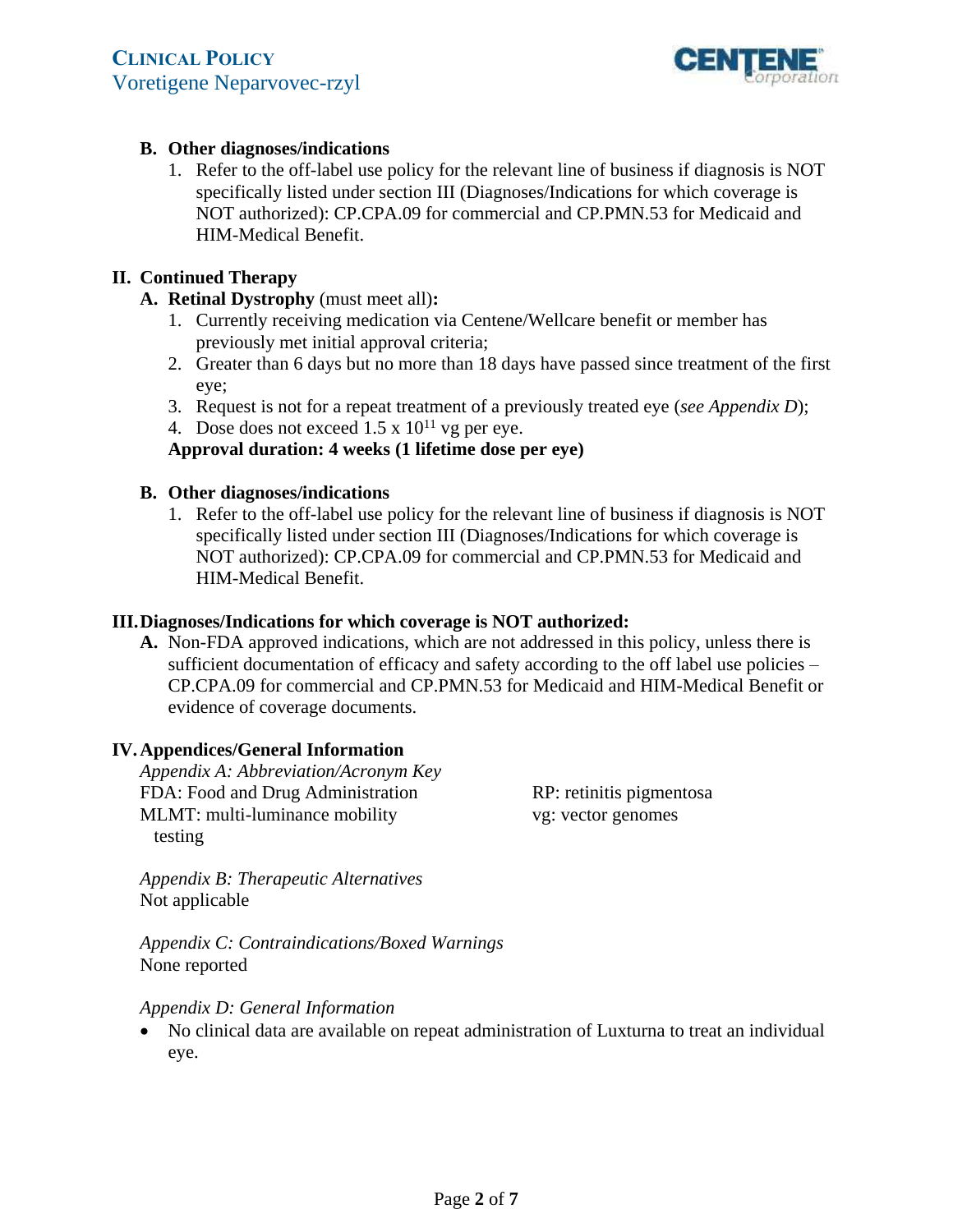

- Due to significant safety concerns associated with immunogenicity against the vector and/or expressed protein, treatment of the second eye should be within 18 days of treatment of the first eye, but no fewer than 6 days apart.
- Due to the safety concerns related to subretinal injection procedure, as well as lack of evidence of clinical benefit in patients with greater baseline visual function than specified in the criteria, only patients with significant vision loss in both eyes are candidates for treatment at this time.
- Patients who did not show any viable retinal cells were excluded from the clinical studies of Luxturna and may not benefit from treatment based on its mechanism of action. Viable retinal cells can be determined by the following:
	- $\circ$  Fundus photography documents the retina, the neurosensory tissue in our eyes through a specialized low power microscope with an attached camera.
	- o Optical coherence tomography is a noninvasive imaging test that uses light waves to take cross-section pictures of the retina to visualize the retina's distinctive layers.
- Retinitis pigmentosa (RP) refers to a group of hereditary retinopathies or retinal dystrophies that affects about 2.5 million people worldwide. Mutations in human *RPE65*  cause Leber congenital amaurosis and other forms of autosomal recessive RP, which are characterized by early-onset blindness. Leber congenital amaurosis occurs in 2 to 3 per 100,000 newborns and it is one of the most common causes of blindness in children.
- Multi-Luminance Mobility Testing (MLMT) description:
	- o The MLMT is a task that challenges a subject to navigate a course independently and accurately under differing light conditions within a time limit. The test is conducted at seven different light levels, from 1 lux to 400 lux, which span a wide range of environmental lighting conditions commonly encountered during the course of everyday activities.
	- $\circ$  The inclusion criteria in the clinical trial of Luxturna (Study 301) required that the eligible patient be able to perform a standardized MLMT test within the luminance range evaluated, but unable to pass the MLMT at 1 lux, the lowest luminance level tested.

| <b>Light Level</b> | <b>MLMT Lux Score</b> |
|--------------------|-----------------------|
| $1$ lux            |                       |
| $4$ lux            | 5                     |
| $10$ lux           |                       |
| $50$ lux           | 3                     |
| $125$ lux          | $\overline{2}$        |
| 250 lux            |                       |
| $400$ lux          |                       |

- Significant vision loss as evidenced by visual acuity (VA) description:
	- o Visual acuity of 20/60 or worse in both eyes:
		- Visual acuity can be measured by a Snellen eye test chart or a LogMAR chart.
		- $\blacksquare$  The Snellen chart has optotypes arranged 5 by 5 on a grid to indicate the letter size. VA is determined by the line that the person can recognize, and if that line is twice as large as the reference standard (20/20), that person's Magnification Requirement (MAR) is 2x. If the MAR is 2x, the VA is  $1/2$  (20/40), and would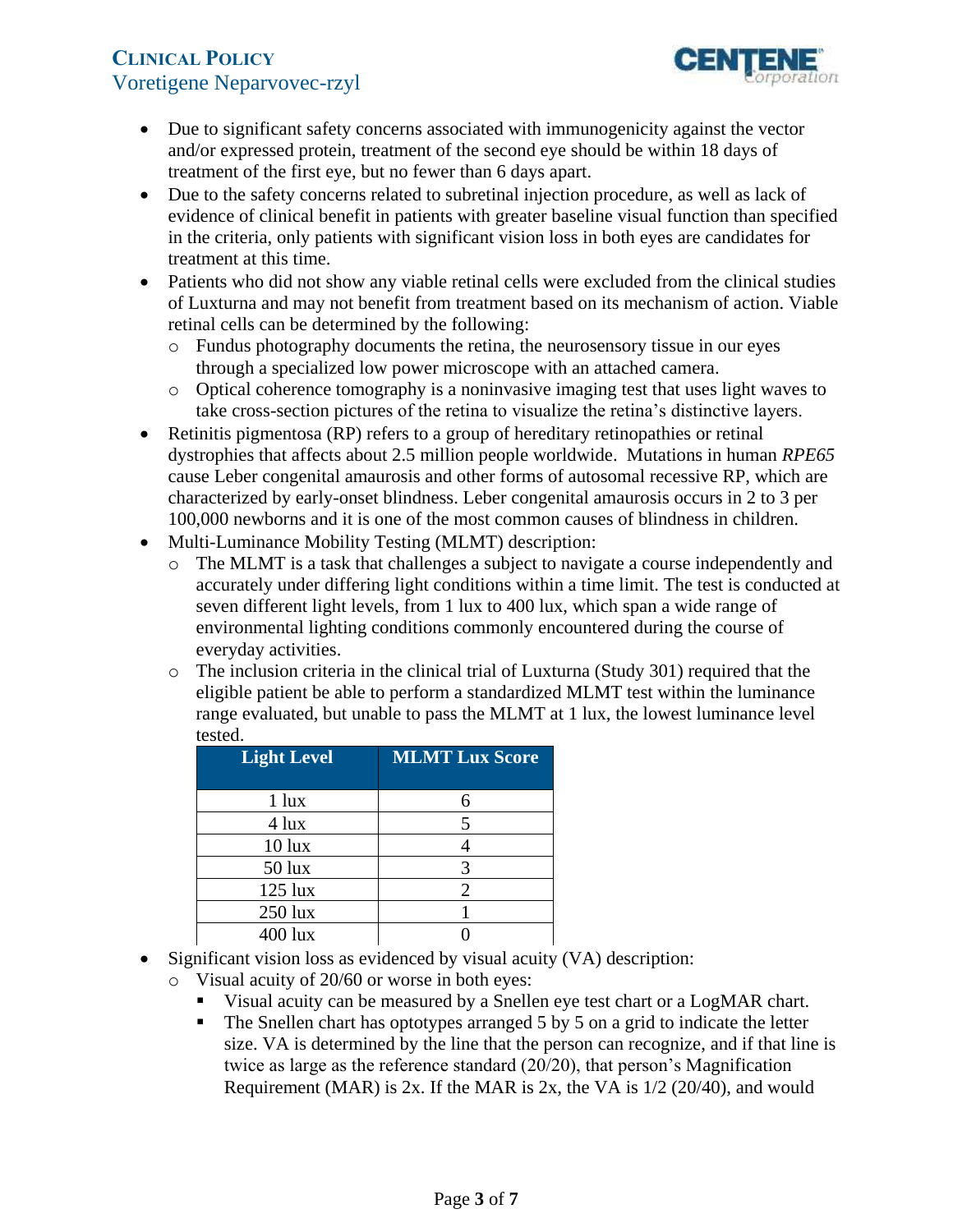

need 2x the magnification. Similarly if the MAR is 3x, the VA is 1/3 (20/60), and would need 3x magnification.

- The LogMAR chart comprises of rows of letters and is used to estimate a more accurate visual acuity than other more commonly used charts (e.g., the Snellen chart). Each letter in the LogMAR chart has a score value of 0.02 log units. Since there are 5 letters per line, the total score for a line on the LogMAR chart represents a change in 0.1 log units. The formula used in calculating the score is: [LogMAR VA =  $0.1 +$ LogMAR value of the best line read  $-0.02$  X (number of letters read)]. Zero LogMAR indicates standard vision, while zero VA indicates blindness.
- The World Health Organization established criteria for low vision using the LogMAR scale, which is defined as a best-corrected visual acuity worse than 0.5 LogMAR but equal or better than 1.3 LogMAR in the better eye. Blindness is defined as a best-corrected visual acuity worse than 1.3 LogMAR.
- o Visual field less than 20 degrees in any meridian:
	- Visual field is another distinct measurable function of the eye. It represents the visual area that is perceived simultaneously by a fixating eye.
	- The field of vision is that portion of space in which objects are visible at the same moment during steady fixation of gaze in one direction. The normal limits of the visual field consists of central vision, which includes the inner 30 degrees of vision and central fixation, and the peripheral visual field, which extends 100 degrees laterally, 60 degrees medially, 60 degrees upward, and 75 degrees downward.
	- Visual field can be measured by a **Goldmann Perimetry Test.** 
		- Perimetry measures all areas of eyesight, including side, or peripheral, vision. Goldmann perimetry testing is the most widely used instrument for manual perimetry (meridian). It uses a specific background luminance and a bowl with a specific radius with a dotted stimuli that is used to plot an isopter, which is denoted by:
			- $\circ$  Roman numerals = 0 to V (size)
			- $\circ$  Number = 1 to 5 (Luminance) use of filter
			- $\circ$  Alphabet = a to e use of filter
		- Isopter: The line connecting all points in the visual field with the same threshold for a given test spot; boundary between area of visibility of the area of non-visibility for a particular stimulus.
		- Expected findings for normal isopters for those under 50 years of age are:
			- o Peripheral: I-4e
			- o Intermediate: I-3e
			- o Central: I-2e
		- The visual field is considered abnormal if the threshold values are significantly brighter than the expected values.
		- Patients with a visual field less than 20 degrees in any meridian as measured by a **III4e isopter or equivalent** in both eyes show significant vision loss for treatment with Luxturna.
- Full-field Light Sensitivity Testing (FST) threshold: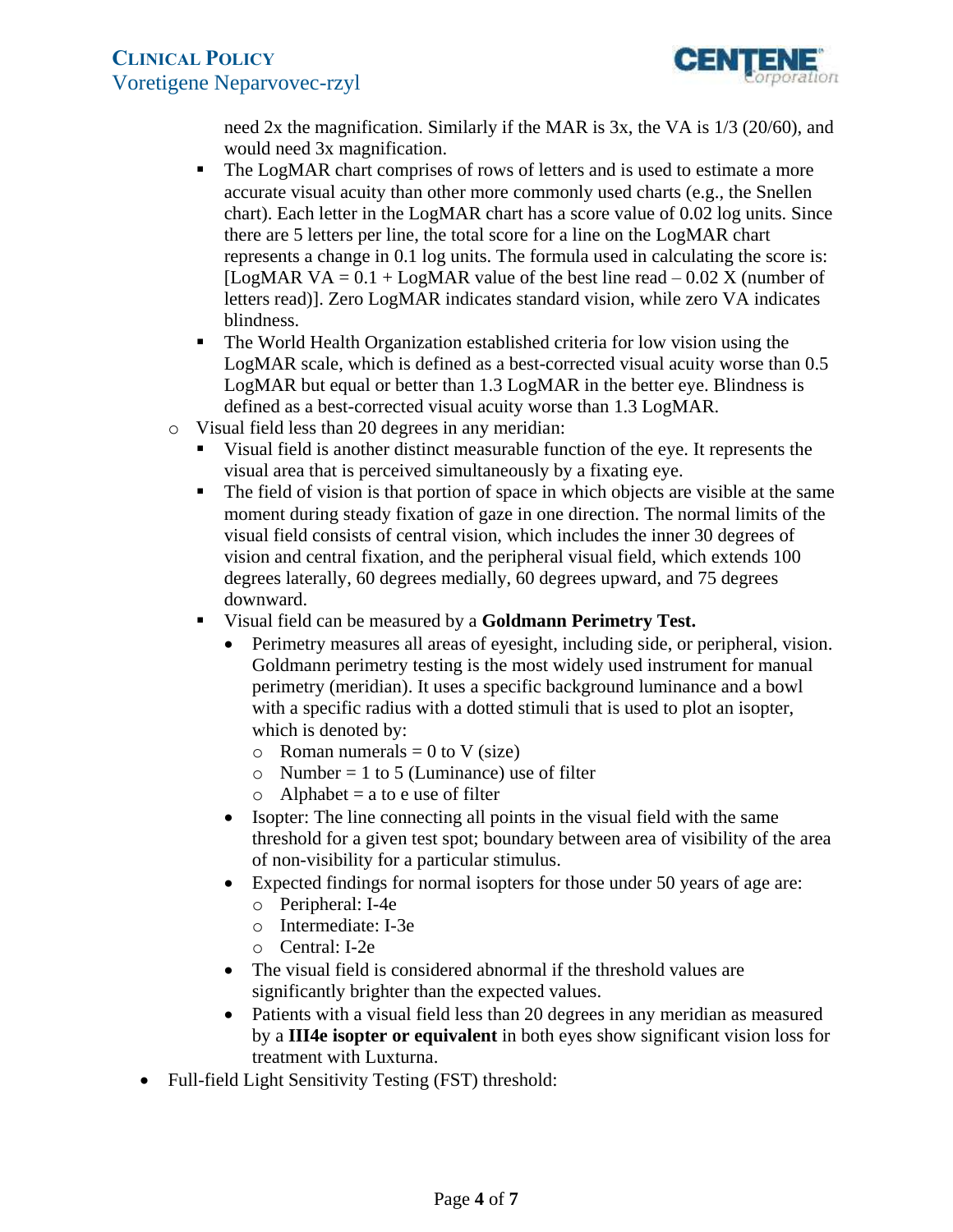

- o FST is a method to quantify extremely abnormal visual perception, and it tests the patient's light sensitivity of the entire retina by measuring the patient's perception of different luminance levels. A light flashes inside of a dome accompanied by a beeping sound, and each time a beep sounds, the patient must indicate whether or not they saw a light by pressing a yes or no button. And this is repeated at different intensities and an algorithm identifies the minimum luminance at which the patient reliably perceives light.
- o The lower or more negative the FST score, the better the eye light sensitivity, and vice versa.
- $\circ$  In the Luxturna pivotal trial, all of the patients enrolled and treated had a baseline FST score of -2.00 or higher. According to Klen M. and the Retina Foundation of the Southwest, the median FST threshold of eyes of normal subjects tested were around - 4.8 or lower, while a median threshold value of  $0.9 +/- 1.4 \log 10 \text{ (cd/m}^2)$  has been reported for patients with severe retinal degenerative disease with light perception.

## **V. Dosage and Administration**

| <b>Indication</b>            | <b>Dosing Regimen</b>                                                | <b>Maximum Dose</b> |
|------------------------------|----------------------------------------------------------------------|---------------------|
| Biallelic RPE65 mutation-    | 1.5 x $10^{11}$ vg administered one time by   1.5 x $10^{11}$ vg/eye |                     |
| associated retinal dystrophy | subretinal injection in a total volume                               |                     |
|                              | of $0.3$ mL per eye                                                  |                     |

## **VI.Product Availability**

Single-dose vial:  $5 \times 10^{12}$  AAV2-hRPE65v2 vg/mL

## **VII.References**

- 1. Luxturna Prescribing Information. Philadelphia, PA: Spark Therapeutics, Inc.; September 2019. Available at[: https://www.fda.gov/vaccines-blood-biologics/cellular-gene-therapy](https://www.fda.gov/vaccines-blood-biologics/cellular-gene-therapy-products/luxturna)[products/luxturna.](https://www.fda.gov/vaccines-blood-biologics/cellular-gene-therapy-products/luxturna) Accessed October 30, 2019
- 2. Russell S, Bennett J, Wellman JA, et al. Efficacy and safety of voretigene neparvovec (AAV2-hRPE65v2) in patients with *RPE65*-mediated inherited retinal dystrophy: a randomized, controlled, open-label, phase 3 trial. Lancet 2017; 390:849-60. <http://dx.doi.org/10.1016/>
- 3. Dias MF, Joo K, Kemp JA, Fialho SL, da Silva Cunha A Jr, et al. Molecular genetics and emerging therapies for retinitis pigmentosa: Basic research and clinical perspectives. Prog Retin Eye Res 2017; pii: S1350-9462:30052-6. doi: 10.1016/j.preteyeres.2017.10.004. [Epub ahead of print]
- 4. U.S. National Library of Medicine. Leber congenital amaurosis. Genetics Home Reference. [http://www.ghr.nlm.nih.gov/condition/leber-congenital-amaurosis#statistics.](http://www.ghr.nlm.nih.gov/condition/leber-congenital-amaurosis#statistics) Accessed December 21, 2017.
- 5. Evans JM. Standards for visual acuity. Intelligent Systems Division: National Institute for Standards and Technology. June 2006. [https://www.nist.gov/sites/default/files/documents/el/isd/ks/Visual\\_Acuity\\_Standards\\_1.pdf.](https://www.nist.gov/sites/default/files/documents/el/isd/ks/Visual_Acuity_Standards_1.pdf.Accessed December 21. 2017) [Accessed December 21. 2017](https://www.nist.gov/sites/default/files/documents/el/isd/ks/Visual_Acuity_Standards_1.pdf.Accessed December 21. 2017).
- 6. Klen M, the Retina Foundation of the Southwest. Psychophysical assessment of low visual function in patients with retinal degenerative disease (RDDs) with the Diagnosys full-field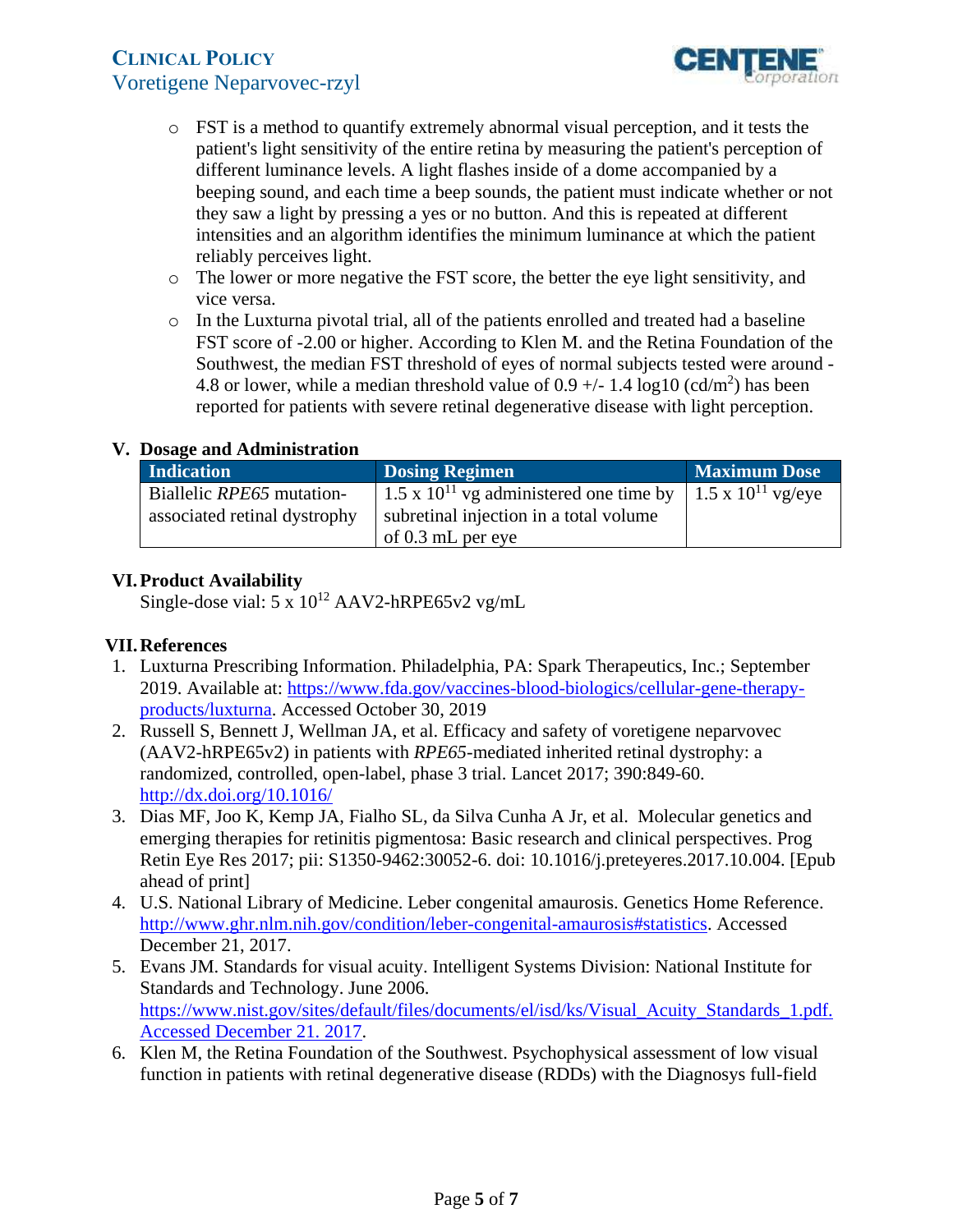

<span id="page-5-0"></span>stimulus threshold (D-FST). Doc Ophthalmol. 2009; 119(3):217-224. doi:10.1007/s10633 009-9204-7.

| <b>Reviews, Revisions, and Approvals</b>                           | <b>Date</b> | P&T                            |
|--------------------------------------------------------------------|-------------|--------------------------------|
|                                                                    |             | <b>Approval</b><br><b>Date</b> |
| Policy created                                                     | 01.09.18    | 02.18                          |
| Added FST score for blue and red light baseline score of $> -2.00$ | 08.07.18    | 11.18                          |
| [ $log10(cd.s/m2)$ ] as an alternative to MLMT score for initial   |             |                                |
| approval.                                                          |             |                                |
| 1Q 2019 annual review: no significant changes; references reviewed | 11.20.18    | 02.19                          |
| and updated.                                                       |             |                                |
| 1Q 2020 annual review; no significant changes; removed baseline    | 10.30.19    | 02.20                          |
| MLMT test requirement due to absence of available test sites;      |             |                                |
| references reviewed and updated.                                   |             |                                |
| WellCare Medicaid P&T aligning with CNC on Luxturna Criteria       | 05.15.20    | 06.20                          |

## **Important Reminder**

This clinical policy has been developed by appropriately experienced and licensed health care professionals based on a review and consideration of currently available generally accepted standards of medical practice; peer-reviewed medical literature; government agency/program approval status; evidence-based guidelines and positions of leading national health professional organizations; views of physicians practicing in relevant clinical areas affected by this clinical policy; and other available clinical information. The Health Plan makes no representations and accepts no liability with respect to the content of any external information used or relied upon in developing this clinical policy. This clinical policy is consistent with standards of medical practice current at the time that this clinical policy was approved. "Health Plan" means a health plan that has adopted this clinical policy and that is operated or administered, in whole or in part, by Centene Management Company, LLC, or any of such health plan's affiliates, as applicable.

The purpose of this clinical policy is to provide a guide to medical necessity, which is a component of the guidelines used to assist in making coverage decisions and administering benefits. It does not constitute a contract or guarantee regarding payment or results. Coverage decisions and the administration of benefits are subject to all terms, conditions, exclusions and limitations of the coverage documents (e.g., evidence of coverage, certificate of coverage, policy, contract of insurance, etc.), as well as to state and federal requirements and applicable Health Plan-level administrative policies and procedures.

This clinical policy is effective as of the date determined by the Health Plan. The date of posting may not be the effective date of this clinical policy. This clinical policy may be subject to applicable legal and regulatory requirements relating to provider notification. If there is a discrepancy between the effective date of this clinical policy and any applicable legal or regulatory requirement, the requirements of law and regulation shall govern. The Health Plan retains the right to change, amend or withdraw this clinical policy, and additional clinical policies may be developed and adopted as needed, at any time.